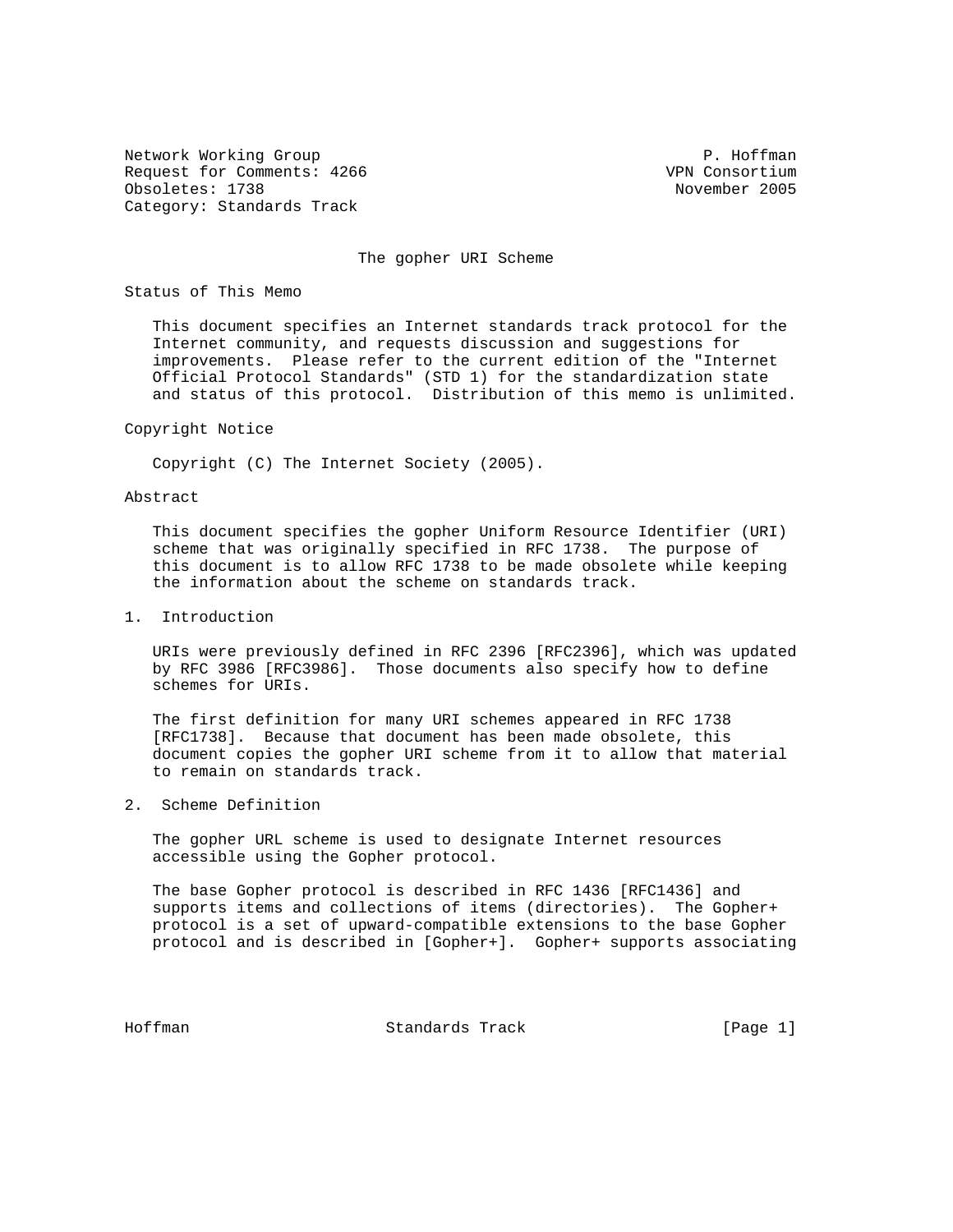arbitrary sets of attributes and alternate data representations with Gopher items. Gopher URLs accommodate both Gopher and Gopher+ items and item attributes.

 Historical note: The Gopher protocol was widely implemented in the early 1990s, but few Gopher servers are in use today.

2.1. Gopher URL Syntax

A Gopher URL takes the form:

gopher://<host>:<port>/<gopher-path>

where <gopher-path> is one of:

 <gophertype><selector> <gophertype><selector>%09<search> <gophertype><selector>%09<search>%09<gopher+\_string>

 If :<port> is omitted, the port defaults to 70. <gophertype> is a single-character field to denote the Gopher type of the resource to which the URL refers. The entire <gopher-path> may also be empty, in which case the delimiting "/" is also optional and the <gophertype> defaults to "1".

 <selector> is the Gopher selector string. In the Gopher protocol, Gopher selector strings are a sequence of octets that may contain any octets except 09 hexadecimal (US-ASCII HT or tab), 0A hexadecimal (US-ASCII character LF), and 0D (US-ASCII character CR).

 Gopher clients specify which item to retrieve by sending the Gopher selector string to a Gopher server.

Within the <gopher-path>, no characters are reserved.

Note that some Gopher <selector> strings begin with a copy of the <gophertype> character, in which case that character will occur twice consecutively. The Gopher selector string may be an empty string; this is how Gopher clients refer to the top-level directory on a Gopher server.

2.2. Specifying URLs for Gopher Search Engines

 If the URL refers to a search to be submitted to a Gopher search engine, the selector is followed by an encoded tab (%09) and the search string. To submit a search to a Gopher search engine, the Gopher client sends the <selector> string (after decoding), a tab, and the search string to the Gopher server.

Hoffman Standards Track [Page 2]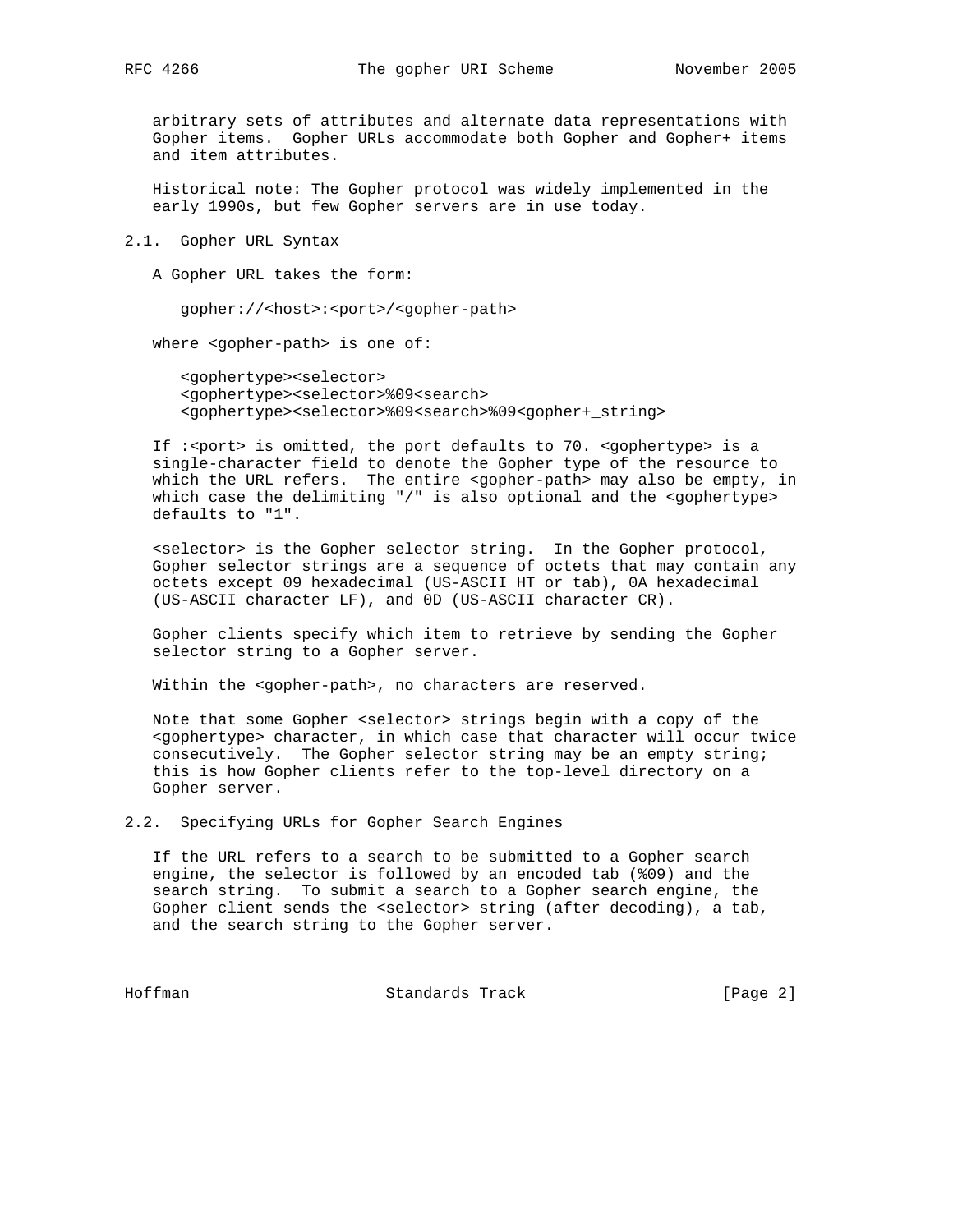# 2.3. URL Syntax for Gopher+ Items

Historical note: Gopher+ was uncommon even when Gopher was popular.

 URLs for Gopher+ items have a second encoded tab (%09) and a Gopher+ string. Note that in this case, the %09<search> string must be supplied, although the <search> element may be the empty string.

 The <gopher+\_string> is used to represent information required for retrieval of the Gopher+ item. Gopher+ items may have alternate views and arbitrary sets of attributes, and they may have electronic forms associated with them.

 To retrieve the data associated with a Gopher+ URL, a client will connect to the server and send the Gopher selector, followed by a tab and the search string (which may be empty), followed by a tab and the Gopher+ commands.

### 2.4. Default Gopher+ Data Representation

 When a Gopher server returns a directory listing to a client, the Gopher+ items are tagged with either a "+" (denoting Gopher+ items) or a "?" (denoting Gopher+ items that have a +ASK form associated with them). A Gopher URL with a Gopher+ string consisting of only a "+" refers to the default view (data representation) of the item, and a Gopher+ string containing only a "?" refers to an item with a Gopher electronic form associated with it.

2.5. Gopher+ Items with Electronic Forms

 Gopher+ items that have a +ASK associated with them (i.e., Gopher+ items tagged with a "?") require the client to fetch the item's +ASK attribute to get the form definition, and then ask the user to fill out the form and return the user's responses along with the selector string to retrieve the item. Gopher+ clients know how to do this but depend on the "?" tag in the Gopher+ item description to know when to handle this case. The "?" is used in the Gopher+ string to be consistent with Gopher+ protocol's use of this symbol.

2.6. Gopher+ Item Attribute Collections

 To refer to the Gopher+ attributes of an item, the Gopher URL's Gopher+ string consists of "!" or "\$". "!" refers to all of a Gopher+ item's attributes. "\$" refers to all the item attributes for all items in a Gopher directory.

Hoffman Standards Track [Page 3]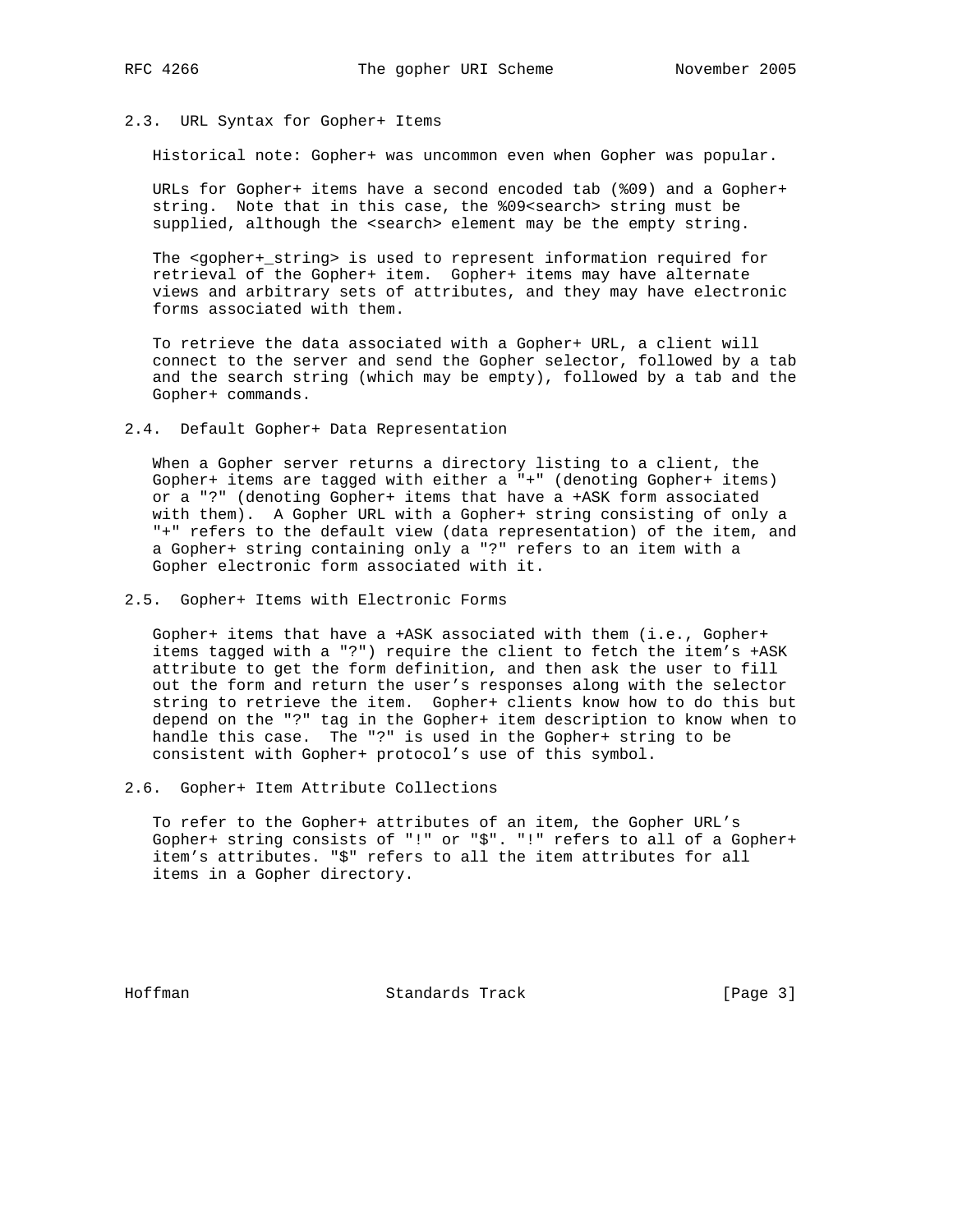2.7. Referring to Specific Gopher+ Attributes

 To refer to specific attributes, the URL's gopher+\_string is "!<attribute\_name>" or "\$<attribute\_name>". For example, to refer to the attribute containing the abstract of an item, the gopher+\_string would be "!+ABSTRACT".

 To refer to several attributes, the gopher+\_string consists of the attribute names separated by coded spaces. For example, "!+ABSTRACT% 20+SMELL" refers to the +ABSTRACT and +SMELL attributes of an item.

# 2.8. URL Syntax for Gopher+ Alternate Views

 Gopher+ allows for optional alternate data representations (alternate views) of items. To retrieve a Gopher+ alternate view, a Gopher+ client sends the appropriate view and language identifier (found in the item's +VIEW attribute). To refer to a specific Gopher+ alternate view, the URL's Gopher+ string would be in the form:

+<view\_name>%20<language\_name>

 For example, a Gopher+ string of "+application/postscript%20Es\_ES" refers to the Spanish language postscript alternate view of a Gopher+ item.

2.9. URL Syntax for Gopher+ Electronic Forms

 The gopher+\_string for a URL that refers to an item referenced by a Gopher+ electronic form (an ASK block) filled out with specific values is a coded version of what the client sends to the server. The gopher+\_string is of the form:

 +%091%0D%0A+-1%0D%0A<ask\_item1\_value>%0D%0A <ask\_item2\_value>%0D%0A.%0D%0A

 To retrieve this item, the Gopher client sends the following text to the Gopher server.

 <a\_gopher\_selector><tab>+<tab>1<cr><lf> +-1<cr><lf> <ask\_item1\_value><cr><lf> <ask\_item2\_value><cr><lf> .<cr><lf>

Hoffman Standards Track [Page 4]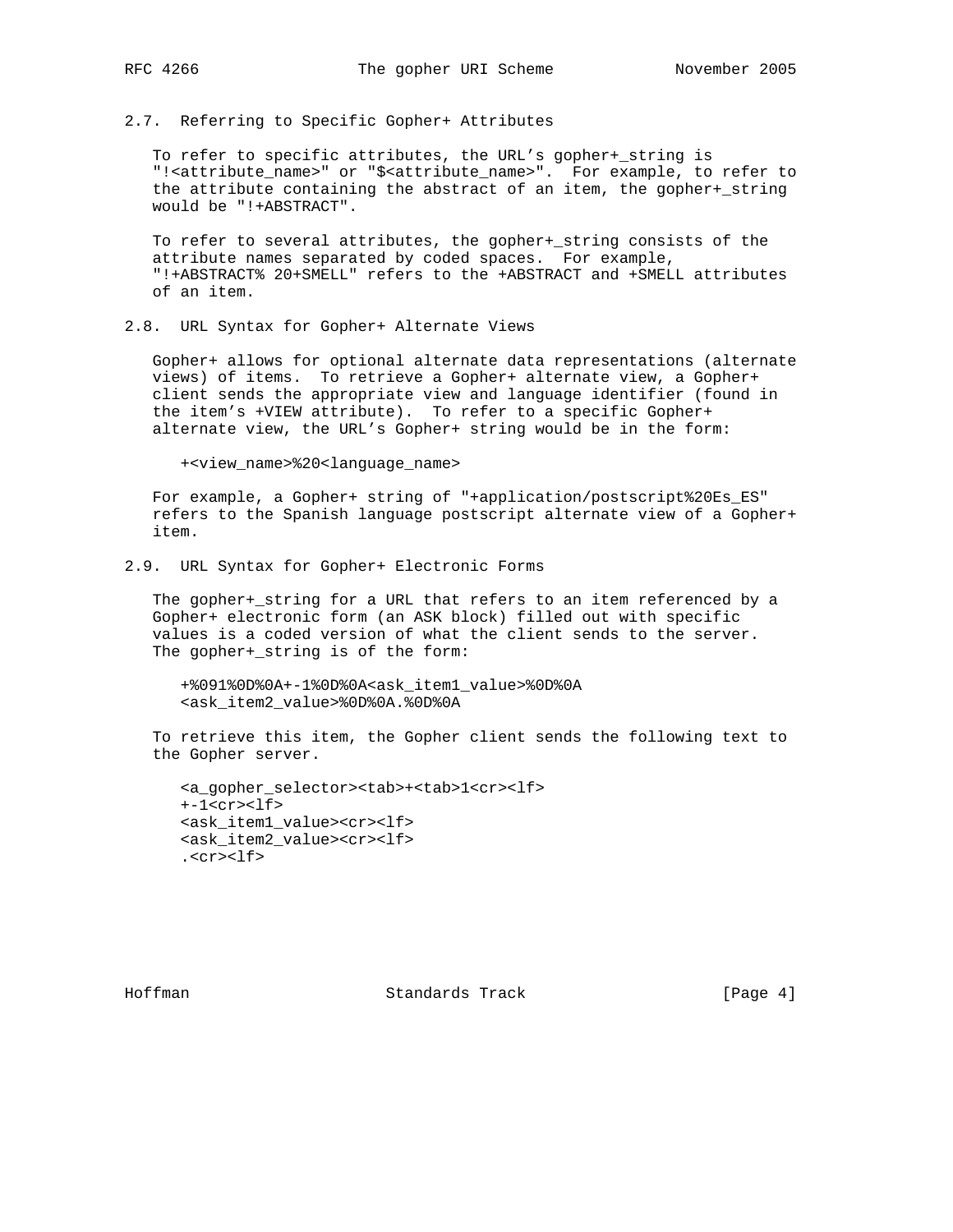3. Security Considerations

 There are many security considerations for URI schemes discussed in [RFC3986]. The Gopher protocol uses passwords in the clear for authentication, and offers no privacy, both of which are considered extremely unsafe in current practice.

- 4. Informative References
	- [Gopher+] Anklesaria, F., et al., "Gopher+: Upward compatible enhancements to the Internet Gopher protocol", University of Minnesota, July 1993, <ftp://boombox.micro.umn.edu/pub/ gopher/gopher\_protocol/Gopher+/Gopher+.txt>
	- [RFC1738] Berners-Lee, T., Masinter, L., and M. McCahill, "Uniform Resource Locators (URL)", RFC 1738, December 1994.
	- [RFC2396] Berners-Lee, T., Fielding, R., and L. Masinter, "Uniform Resource Identifiers (URI): Generic Syntax", RFC 2396, August 1998.
	- [RFC3986] Berners-Lee, T., Fielding, R., and L. Masinter, "Uniform Resource Identifier (URI): Generic Syntax", STD 66, RFC 3986, January 2005.
	- [RFC1436] Anklesaria, F., McCahill, M., Lindner, P., Johnson, D., Torrey, D., and B. Albert, "The Internet Gopher Protocol (a distributed document search and retrieval protocol)", RFC 1436, March 1993.

Author's Address

 Paul Hoffman VPN Consortium 127 Segre Place Santa Cruz, CA 95060 **US** 

EMail: paul.hoffman@vpnc.org

Hoffman Standards Track [Page 5]